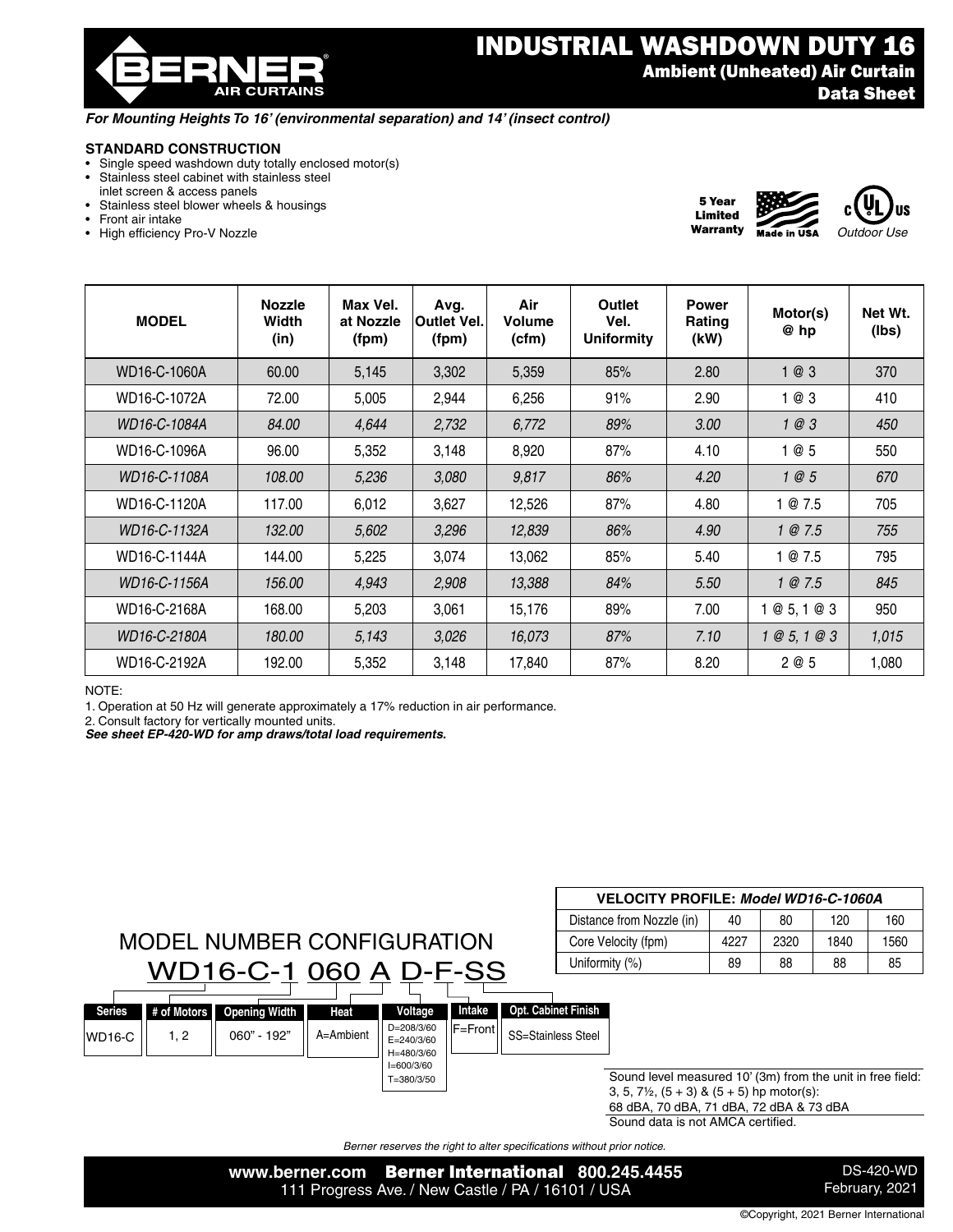## INDUSTRIAL WASHDOWN-DUTY 16 Ambient (Unheated) Air Curtain Electrical Performance Sheet



WD16-C-1120A

|                                                              |            |                  | 208/3/60 (voltage code D)<br><b>MOTOR AMP DRAW PER HP</b> |                                             |                  | 240/3/60 (voltage code E)<br><b>MOTOR AMP DRAW PER HP</b> |                                             |                  | 480/3/60 (voltage code H)<br><b>MOTOR AMP DRAW PER HP</b> |                                             |
|--------------------------------------------------------------|------------|------------------|-----------------------------------------------------------|---------------------------------------------|------------------|-----------------------------------------------------------|---------------------------------------------|------------------|-----------------------------------------------------------|---------------------------------------------|
| <b>MODEL</b>                                                 | Qty@HP     | #<br><b>CKTS</b> | <b>AMPS PER CIRCUIT</b>                                   | <b>BREAKER RATING</b><br><b>PER CIRCUIT</b> | #<br><b>CKTS</b> | <b>AMPS PER CIRCUIT</b>                                   | <b>BREAKER RATING</b><br><b>PER CIRCUIT</b> | #<br><b>CKTS</b> | <b>AMPS PER CIRCUIT</b>                                   | <b>BREAKER RATING</b><br><b>PER CIRCUIT</b> |
| WD16-C-1060A<br>WD16-C-1072A<br>WD16-C-1084A                 | 1@3        | -1               | 13.1                                                      | 25                                          | $\mathbf 1$      | 12.2                                                      | 25                                          | $\mathbf 1$      | 6.1                                                       | 15                                          |
| WD16-C-1096A<br>WD16-C-1108A                                 | 1@5        |                  | 17.0                                                      | 35                                          |                  | 15.8                                                      | 35                                          |                  | 7.9                                                       | 20                                          |
| WD16-C-1120A<br>WD16-C-1132A<br>WD16-C-1144A<br>WD16-C-1156A | 1@7.5      | $\mathbf{1}$     | 23.0                                                      | 50                                          | $\mathbf{1}$     | 22.0                                                      | 45                                          | $\mathbf{1}$     | 11.0                                                      | 25                                          |
| WD16-C-2168A<br>WD16-C-2180A                                 | 1@3<br>1@5 |                  | 30.1                                                      | 50                                          |                  | 28.0                                                      | 60                                          |                  | 14.0                                                      | 25                                          |
| WD16-C-2192A                                                 | 2@5        |                  | 34.0                                                      | 60                                          |                  | 31.6                                                      | 60                                          |                  | 15.8                                                      | 25                                          |

Page 1 of 2

Berner reserves the right to alter specifications without prior notice.

**www.berner.com** Berner International **800.245.4455** 111 Progress Ave. / New Castle / PA / 16101 / USA

EP-420-WD March, 2022

©Copyright, 2022 Berner International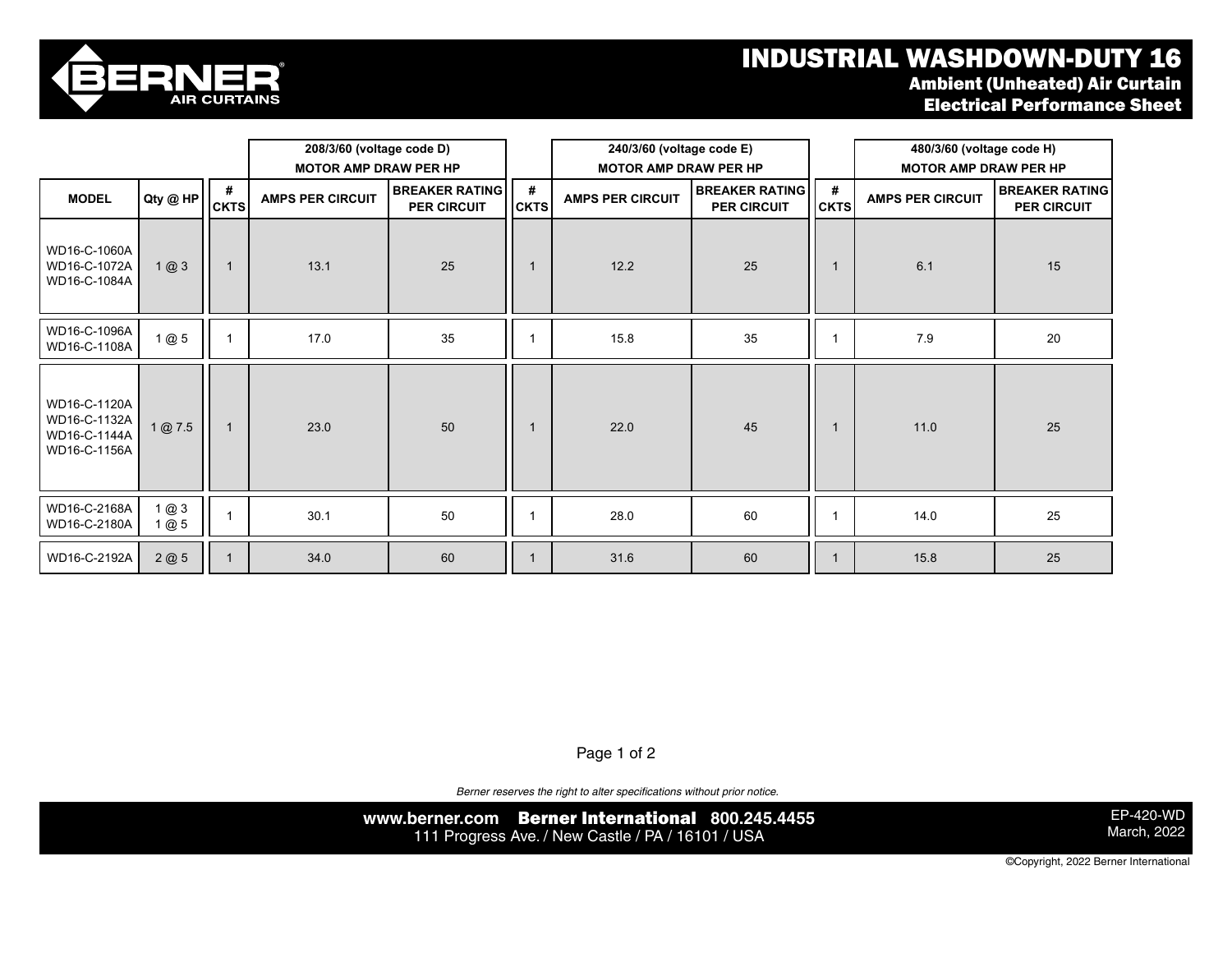# INDUSTRIAL WASHDOWN-DUTY 16

Electrical Performance Sheet



|                                                              |            |                  | 600/3/60 (voltage code I)    |                                             |                  | 380/3/50 (voltage code T)    |                                             |  |  |  |
|--------------------------------------------------------------|------------|------------------|------------------------------|---------------------------------------------|------------------|------------------------------|---------------------------------------------|--|--|--|
|                                                              |            |                  | <b>MOTOR AMP DRAW PER HP</b> |                                             |                  | <b>MOTOR AMP DRAW PER HP</b> |                                             |  |  |  |
| Qty @ HP<br><b>MODEL</b>                                     |            | #<br><b>CKTS</b> | <b>AMPS PER CIRCUIT</b>      | <b>BREAKER RATING</b><br><b>PER CIRCUIT</b> | #<br><b>CKTS</b> | <b>AMPS PER CIRCUIT</b>      | <b>BREAKER RATING</b><br><b>PER CIRCUIT</b> |  |  |  |
| WD16-C-1060A<br>WD16-C-1072A<br>WD16-C-1084A                 | 1@3        | $\mathbf 1$      | 3.9                          | 15                                          | $\mathbf 1$      | 5.9                          | 15                                          |  |  |  |
| WD16-C-1096A<br>WD16-C-1108A                                 | 1@5        | 1                | 6.3                          | 15                                          | $\mathbf{1}$     | 7.7                          | 20                                          |  |  |  |
| WD16-C-1120A<br>WD16-C-1132A<br>WD16-C-1144A<br>WD16-C-1156A | 1@7.5      | 1                | 8.5                          | 20                                          | $\mathbf 1$      | 9.0                          | 20                                          |  |  |  |
| WD16-C-2168A<br>WD16-C-2180A                                 | 1@3<br>1@5 | 1                | 10.2                         | 20                                          | 1                | 13.6                         | 20                                          |  |  |  |
| WD16-C-2192A                                                 | 2@5        |                  | 12.6                         | 20                                          | $\mathbf 1$      | 15.4                         | 25                                          |  |  |  |

Page 2 of 2

*Berner reserves the right to alter specifications without prior notice.*

**www.berner.com** Berner International **800.245.4455** 111 Progress Ave. / New Castle / PA / 16101 / USA

EP-420-WD March, 2022

©Copyright, 2022 Berner International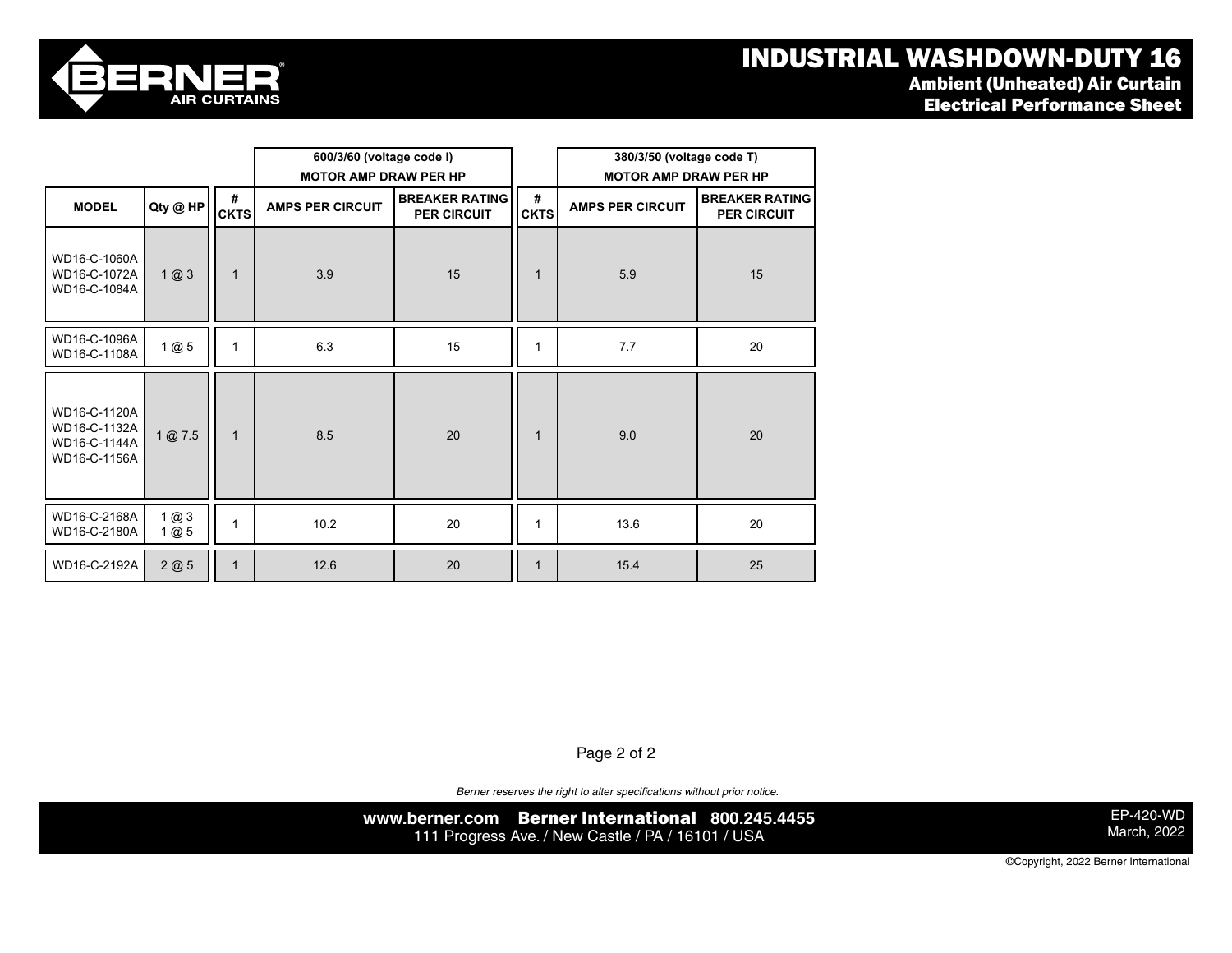